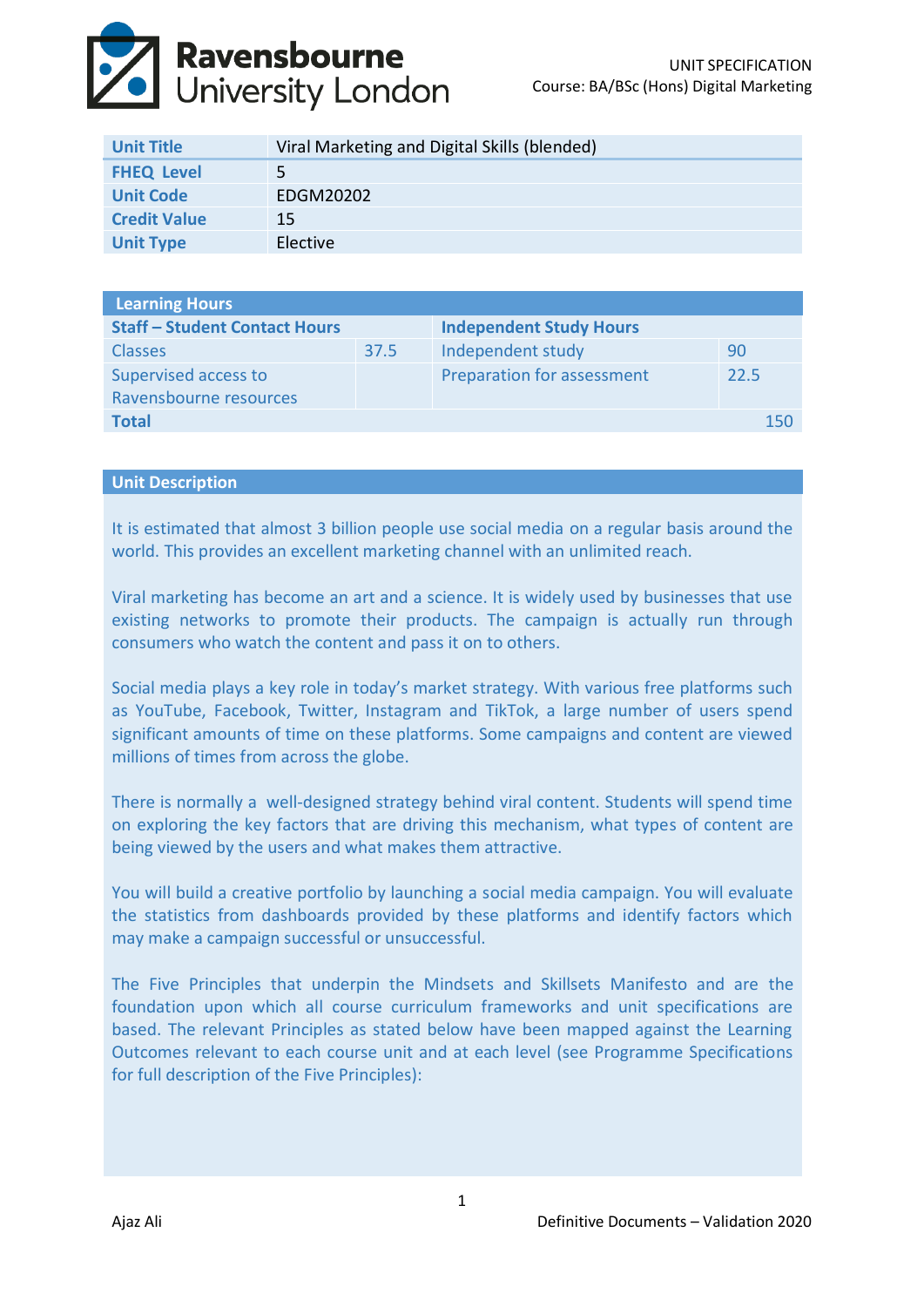- **1.** Cultivate / Where the individual thrives.
- **2.** Collaborate / Where disciplines evolve.
- **3.** Integrate / Where education engages industry.
- **4.** Advocate / Where purpose meets practice.
- **5.** Originate / creativity meets technology.

# **Unit Indicative Content**

**The aim of this unit is to understand various marketing channels including social media, television, audio and paper campaigns. The unit will evaluate what makes something go 'viral' and how to create content that has the potential to capture the attention of target audience.** 

- The scale and scope of social media
- What is a viral campaign?
- Viral business strategy
- Content Ideas
- Professional social networks (LinkedIn)
- Online etiquette
- Role of content on reach
- Viral story telling
- Integrating marketing with social media
- Audience
- Reach
- Social Media Influencers
- Social networks, blogs and forums
- Microblogging and media sharing
- Social media insights and Crowdsourcing
- Influencer Marketing
- Writing a social media plan
- Calculating Return on Investment
- Segmenting the market

## Unit Aims

To recognise and differentiate the key social media channels used for digital marketing

To use data to develop appropriate creative digital content

To use a social media dashboard to communicate content

To enhance your practical digital skills required for the workplace

To demonstrate awareness of socially responsible and ethical marketing practice using social media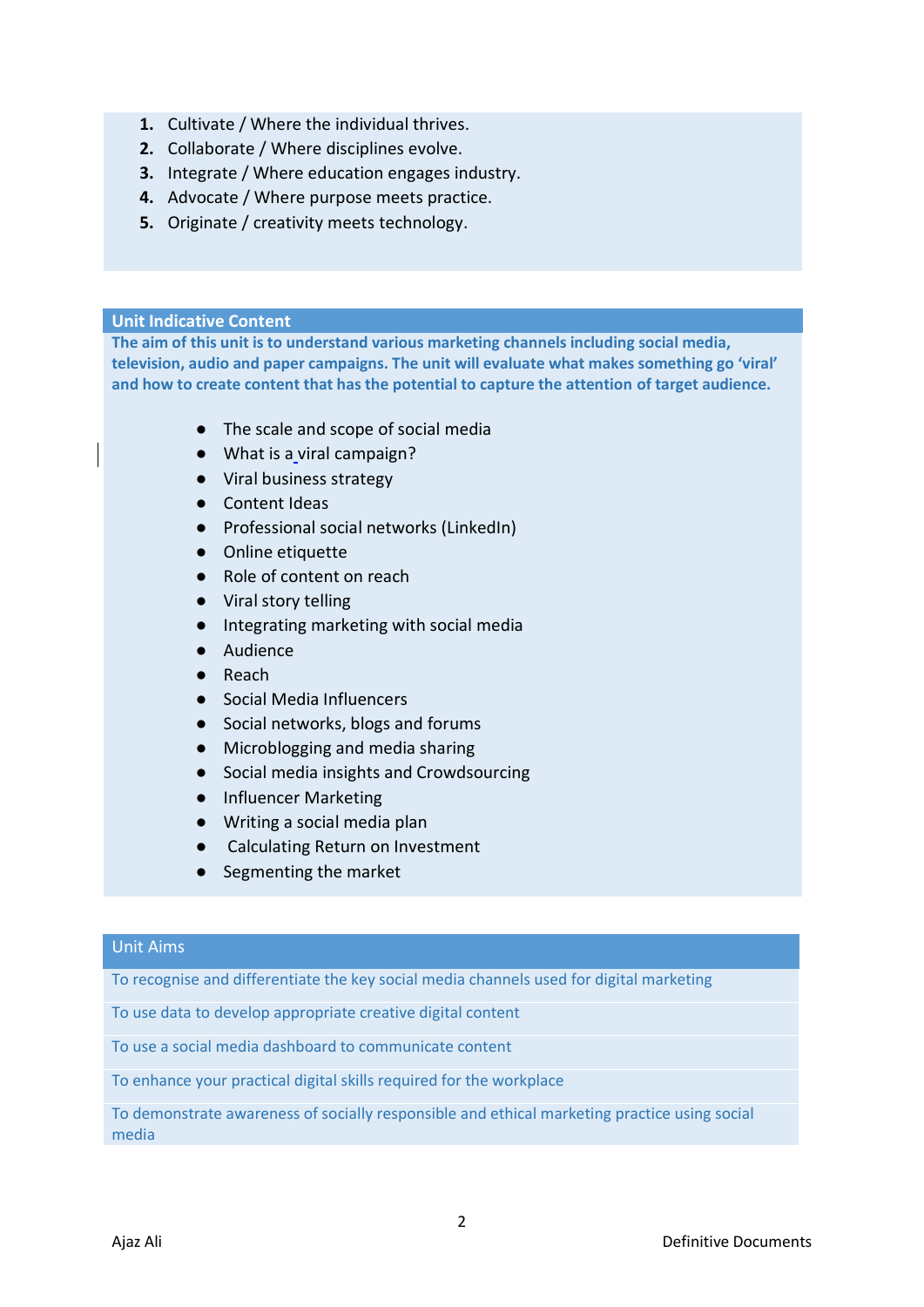**Unit Learning Outcomes**

LO 1 Research/Inspiration

Analyse and interpret

information gathering techniques using a wide range of sources, providing visual, contextual and industry case-study research as appropriate. Related Principle: ORIGINATE

LO 3 Development/Prototyping

Analyse a range of potential pathways that result in appropriate solutions, informed by an understanding of the principles of the creative process. Related Principle: INTEGRATE

LO 4 (Pre) Production

Employ relevant knowledge of production skills alongside a grasp of the creative potential of a selection of processes, materials and methods that inform creative and academic practice. Related Principle: COLLABORATE

LO 6 Critical and creative mindsets Analyse conceptions of diverse practice and use this to inform a course of action Related Principle: ORIGINATE

# **Learning and Teaching Methods**

This unit will be delivered using a combination of:

- Lectures / Seminars
- Online activities
- Self-directed independent study
- Peer learning, group discussion, guest speakers

| <b>Assessment methods and tasks</b> |                                    |  |  |
|-------------------------------------|------------------------------------|--|--|
| <b>Assessment tasks</b>             | Weighting (%) (one grade or multi- |  |  |
|                                     | grade unit)                        |  |  |
| <b>Artefact Presentation</b>        | <b>PASS/FAIL</b>                   |  |  |